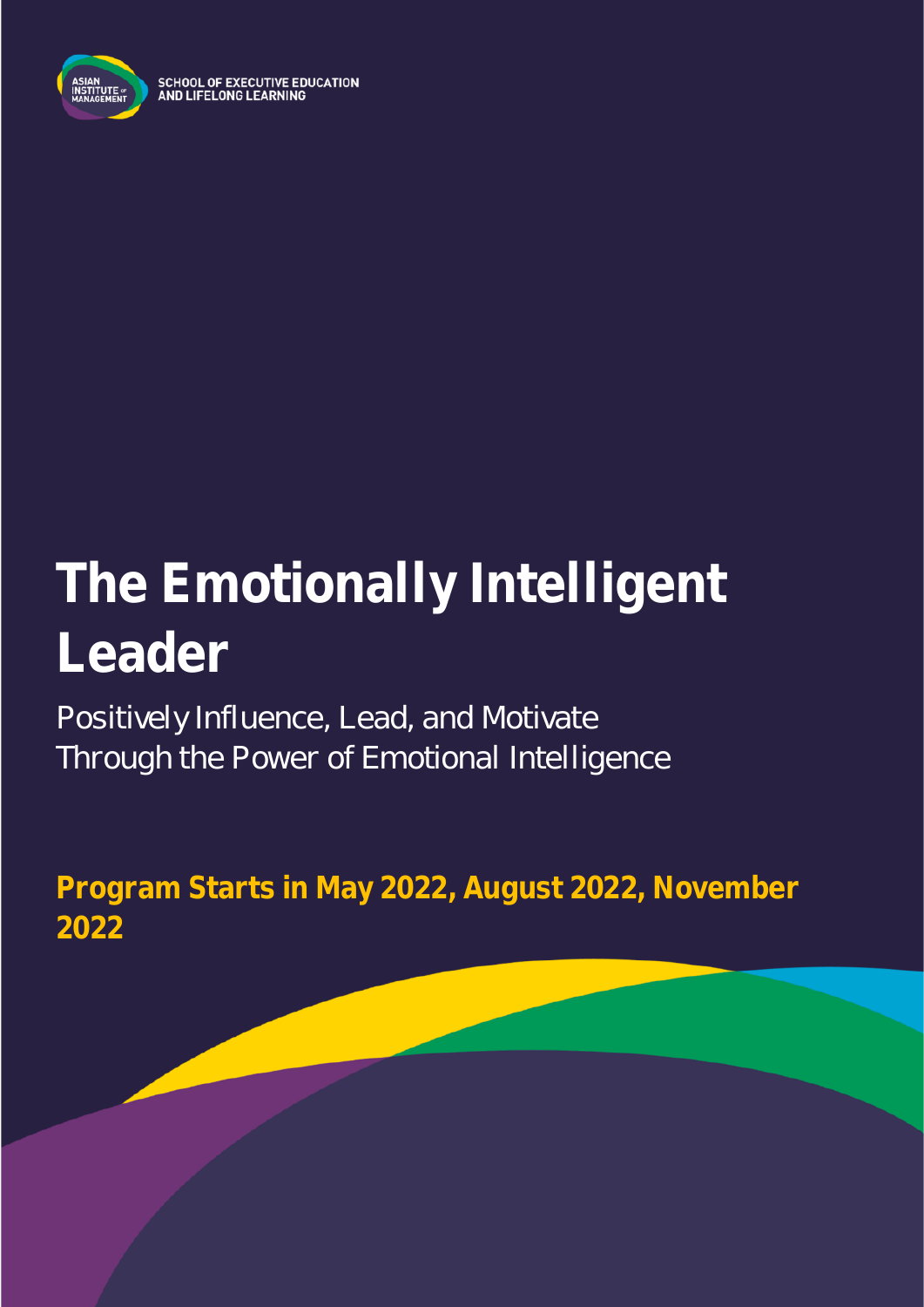

## **The Emotionally Intelligent Leader**

Positively Influence, Lead and Motivate Through the Power of Emotional Intelligence

Emotional intelligence is a critical element of effective leadership and personal excellence. Given the growing complexities of managing a diverse workforce, organizations need to develop emotionally intelligent leaders who demonstrate self-leadership and are confident, authentic, and engaging.

The Emotionally Intelligent Leader Online Program is an experiential and reflective learning program for managers and supervisors who would like to develop themselves into emotionally intelligent leaders who positively influence and motivate others to get things done.

The emotional intelligence of a leader is anchored on the person's ability to recognize, understand, manage, and respond to challenging situations with a positive attitude and growth mindset. It is a critical competency when it comes to interpersonal communications, leading people through change and adversity, and managing a diverse workforce - from Gen Xs to Millennials. The emotionally intelligent leader's self and social awareness will also serve as powerful tools in increasing his/her sphere of influence in the organization.

#### **PROGRAM OBJECTIVES**

This course will allow participants to discover their current level of emotional intelligence and understand how to develop themselves as better leaders, managers, and individuals. The course will equip participants with skills, knowledge, tools, and techniques that will help them become emotionally intelligent leaders.

### **WHAT YOU WILL LEARN**

The course is composed of 5 highly interactive sessions:

- Self-mastery and Developing the Emotionally Intelligent Leader within You
- EQ Self-assessment, Profiling and Processing
- Self-awareness and Self-management
- Social-awareness, Empathy, and Social Relationships
- Personal Effectiveness Development Planning

### **KEY BENEFITS**

Through the various interactive sessions in the program, participants will have their individual EQ level, personality type, and personal strengths assessments that will help them prepare a development plan to be better versions of themselves as leaders.

### **WHO SHOULD ATTEND**

The program is suitable for all people managers and millennial leaders at any level in the organization and is perfect for those managers who would like to increase their personal excellence and leadership effectiveness in managing their team.

### **Your Program Faculty**



#### **FOR INQUIRIES:**

School of Executive Education and Lifelong Learning, Asian Institute of Management Eugenio Lopez Foundation Building, Joseph R. McMicking Campus 123 Paseo de Roxas, Makati City Philippines 1229 [SEELL@aim.edu](mailto:SEELL@aim.edu) | +632 8892 4011 | www.aim.edu

### **OVERVIEW PROGRAM SCHEDULE**

May 10 to May 17, 2022 May 10, 12, 17, 2022 (AM) 8:30 PM to 12:00 PM (GMT+08) on all dates

August 23 to August 30, 2022 Aug 23, 25, 30, 2022 (PM) TTH 1:30 PM to 5:00 PM (GMT+08) on all dates

November 22 to November 29, 2022 Nov 22, 24, 29 (AM) TTH 8:30 PM to 12:00 PM (GMT+08) on all dates

**PROGRAM FORMAT** Delivered online via live virtual interactive sessions in Zoom

**PROGRAM FEE** PHP 15,000.00 or USD 300.00 \*USD 1 = PHP 50.00

Let us know if you are interested to avail of early bird/group discount or discuss payment terms.

YOUR PROGRAM FACULTY



**Albert G. Mateo, Jr.** Clinical Professor, Finance and Leadership Head, School of Executive Education and Lifelong Learning Asian Institute of Management

To find out how you can participate, contact us at **SEELL@aim.edu** or<br>visit https://go.aim.edu/seellingu visit https://go.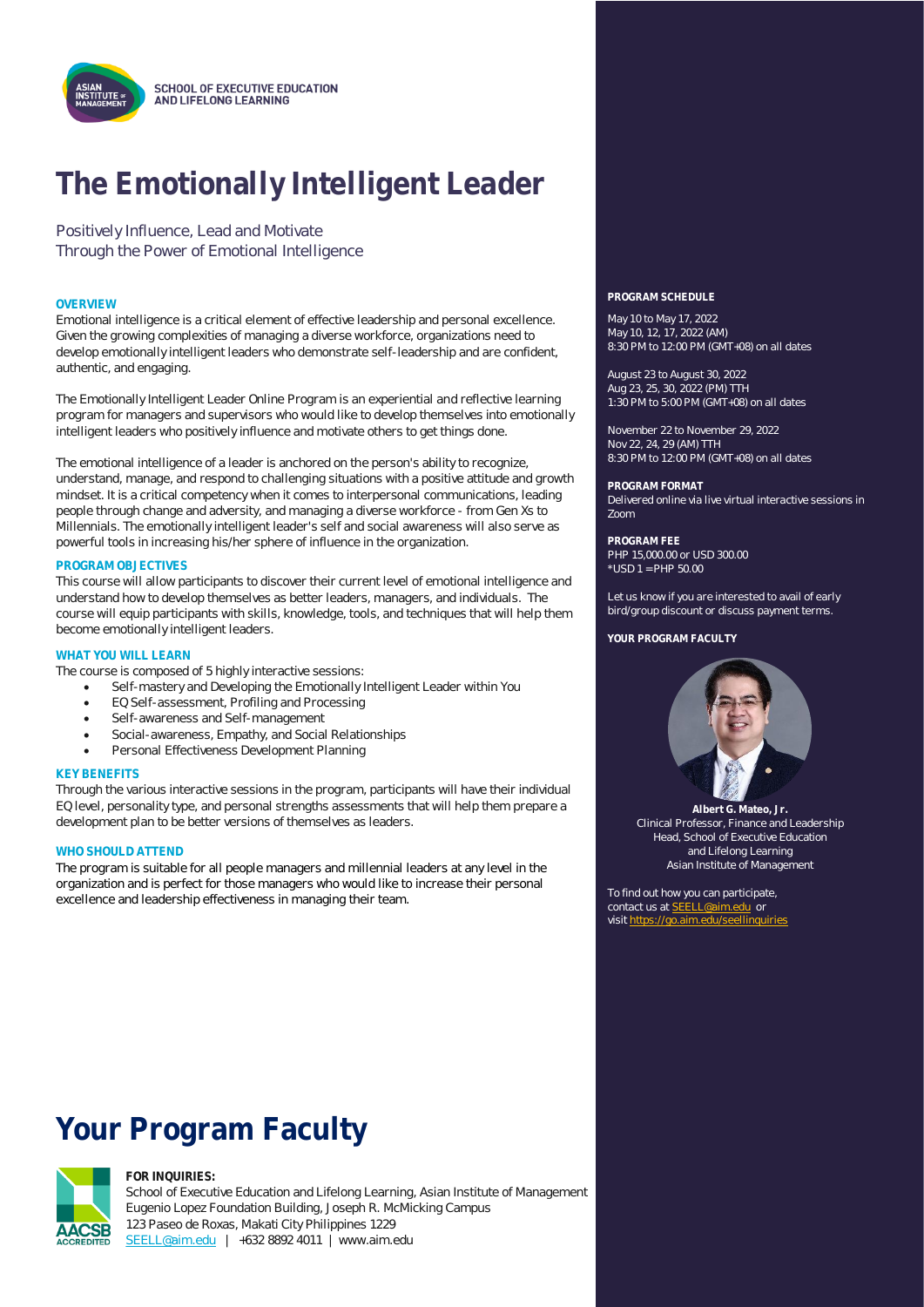

**SCHOOL OF EXECUTIVE EDUCATION** AND LIFELONG LEARNING



### **Alberto G. Mateo, Jr.**

Clinical Professor, Finance and Leadership Head, School of Executive Education and Lifelong Learning Asian Institute of Management

Professor Alberto G. Mateo, Jr. is a seasoned business leader, educator, and certified coach. He earned his coaching certification from the NeuroLeadership Institute and is currently a practicing executive coach. Professor Mateo brings with him thirty-four years of progressive experience in the fields of general management, finance, human resources, and management education with multinational sales organizations and academic institutions. He is currently the Head of the School of Executive Education and Lifelong Learning at the Asian Institute of Management. Before joining AIM, he was the President and Managing Director of HP Inc. and Pfizer, Inc. in the Philippines.



**FOR INQUIRIES:** School of Executive Education and Lifelong Learning, Asian Institute of Management Eugenio Lopez Foundation Building, Joseph R. McMicking Campus 123 Paseo de Roxas, Makati City Philippines 1229 [SEELL@aim.edu](mailto:SEELL@aim.edu) | +632 8892 4011 | www.aim.edu